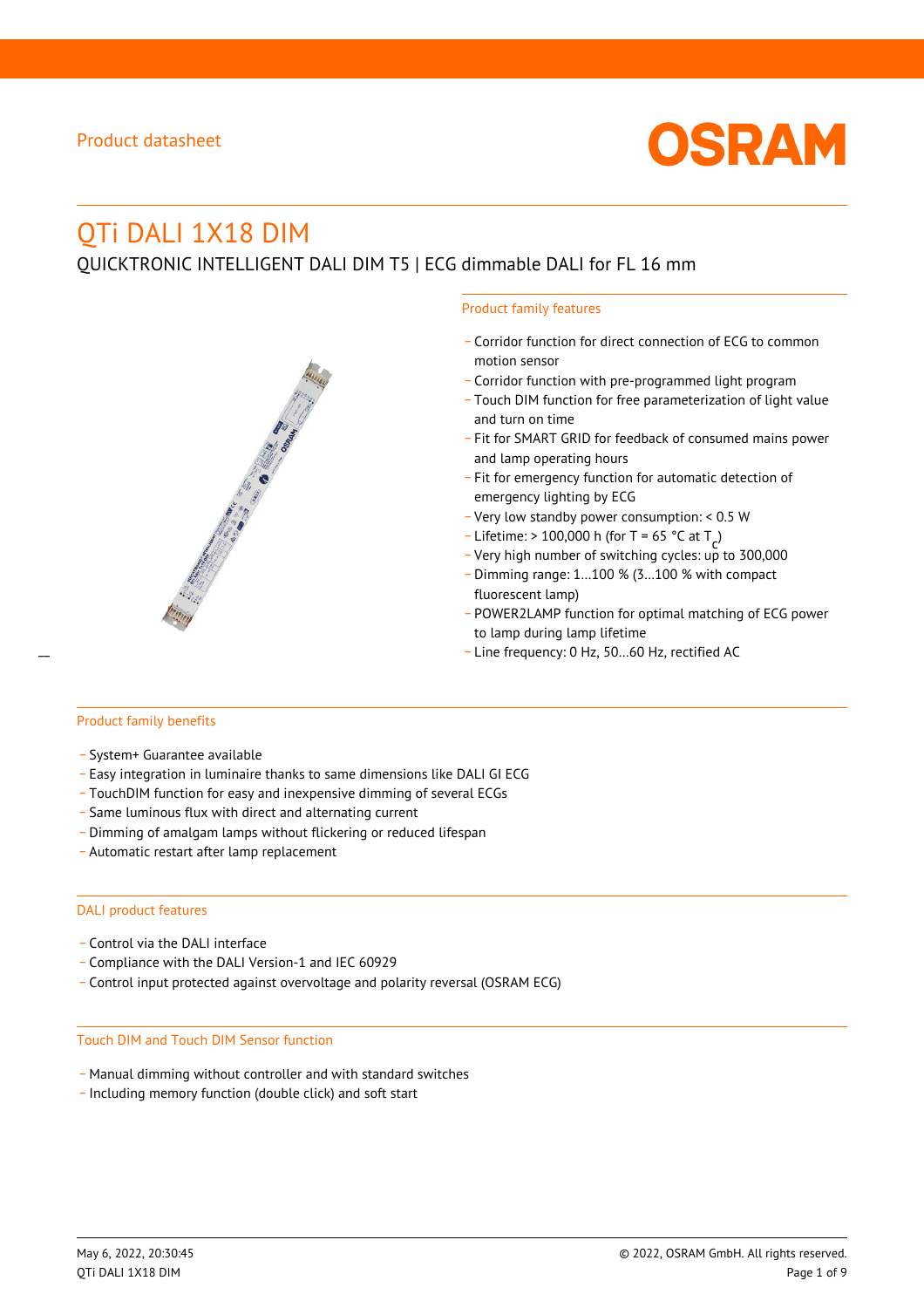#### Areas of application

- \_ Suitable for use in emergency lighting systems as per EN 50172/DIN VDE 0108-100
- \_ Installation in emergency lighting systems according to IEC 61347-2-3, appendix J
- Industry
- Open-plan offices, corridors and storage rooms
- \_ Public buildings
- \_ Sports halls and factories
- .<br>- Strip lighting
- \_ Shop lighting

 $\overline{a}$ 

\_ Suitable for luminaires of protection class I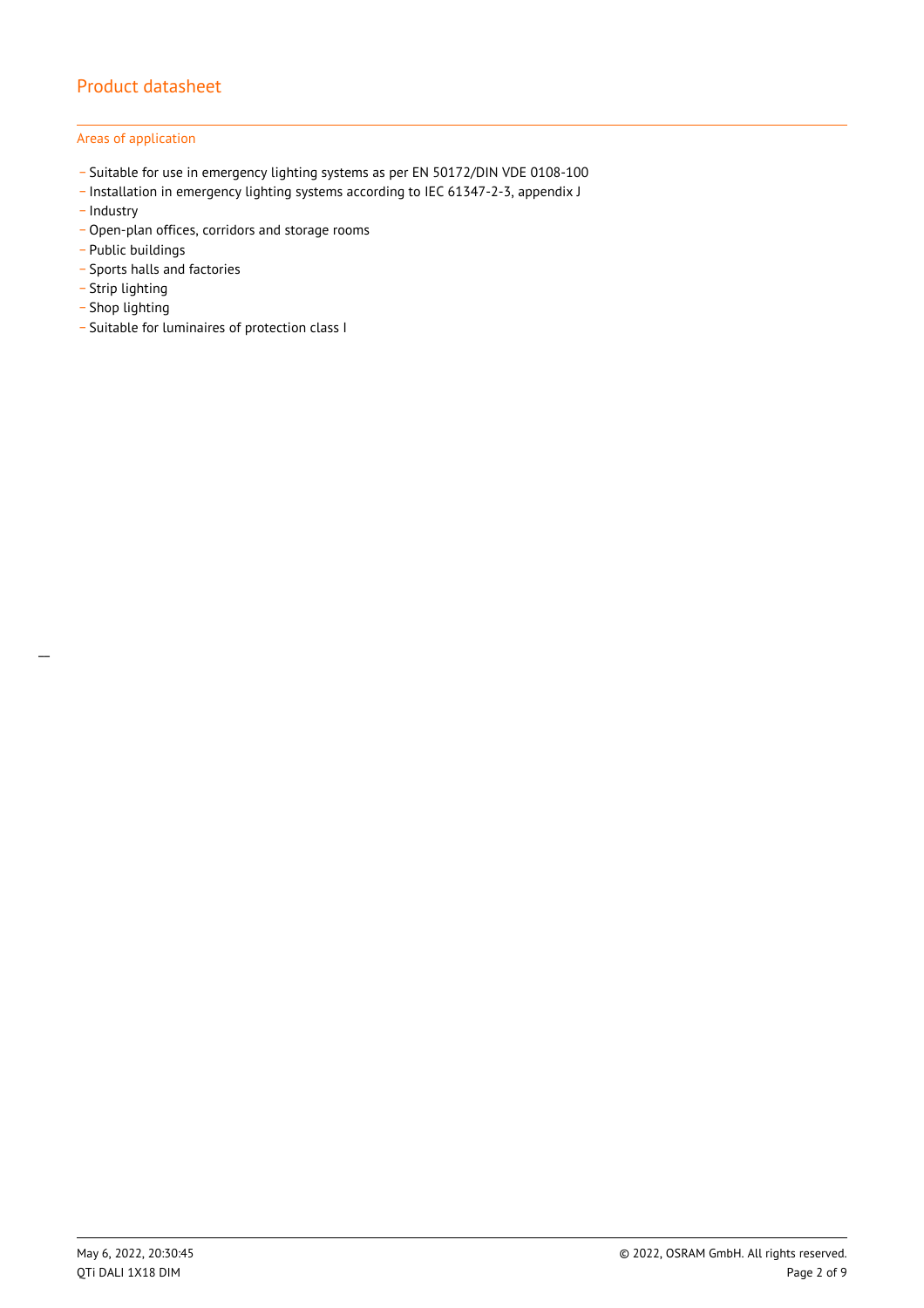#### Technical data

## **Electrical data**

| Input voltage AC                         | 198264 V              |  |
|------------------------------------------|-----------------------|--|
| Nominal voltage                          | 220240 V              |  |
| <b>Mains frequency</b>                   | 5060 Hz               |  |
| Input voltage DC                         | 154.276 V             |  |
| Maximum output power                     | $1 \times 18$ W       |  |
| <b>Efficiency in full-load</b>           | $85\%$ <sup>1)</sup>  |  |
| Networked standby power                  | < 0.25 W <sup>1</sup> |  |
| <b>Operating frequency</b>               | 51.120 kHz            |  |
| Max. ECG no. on circuit breaker 10 A (B) | $17^{2}$              |  |
| Max. ECG no. on circuit breaker 16 A (B) | $28^{2}$              |  |
| Inrush current                           | 24 A                  |  |

1) at 230 V, 50 Hz

2) Type B

 $\overline{a}$ 

## **Light technical data**

**Starting time** 0.6 s <sup>1)</sup>

1) Optimized preheat start

## **Dimensions & weight**



| Length                           | 360.0 mm                             |  |
|----------------------------------|--------------------------------------|--|
| Width                            | 30.0 mm                              |  |
| <b>Height</b>                    | $21.0$ mm                            |  |
| Mounting hole spacing, length    | 350.0 mm                             |  |
| <b>Product weight</b>            | 278.00 g                             |  |
| Cable cross-section, output side | $0.51.5 / 0.51.0$ mm <sup>2 1)</sup> |  |
| Cable cross-section, input side  | $0.51.5 / 0.51.0$ mm <sup>2 1)</sup> |  |

1) Solid leads / Flexible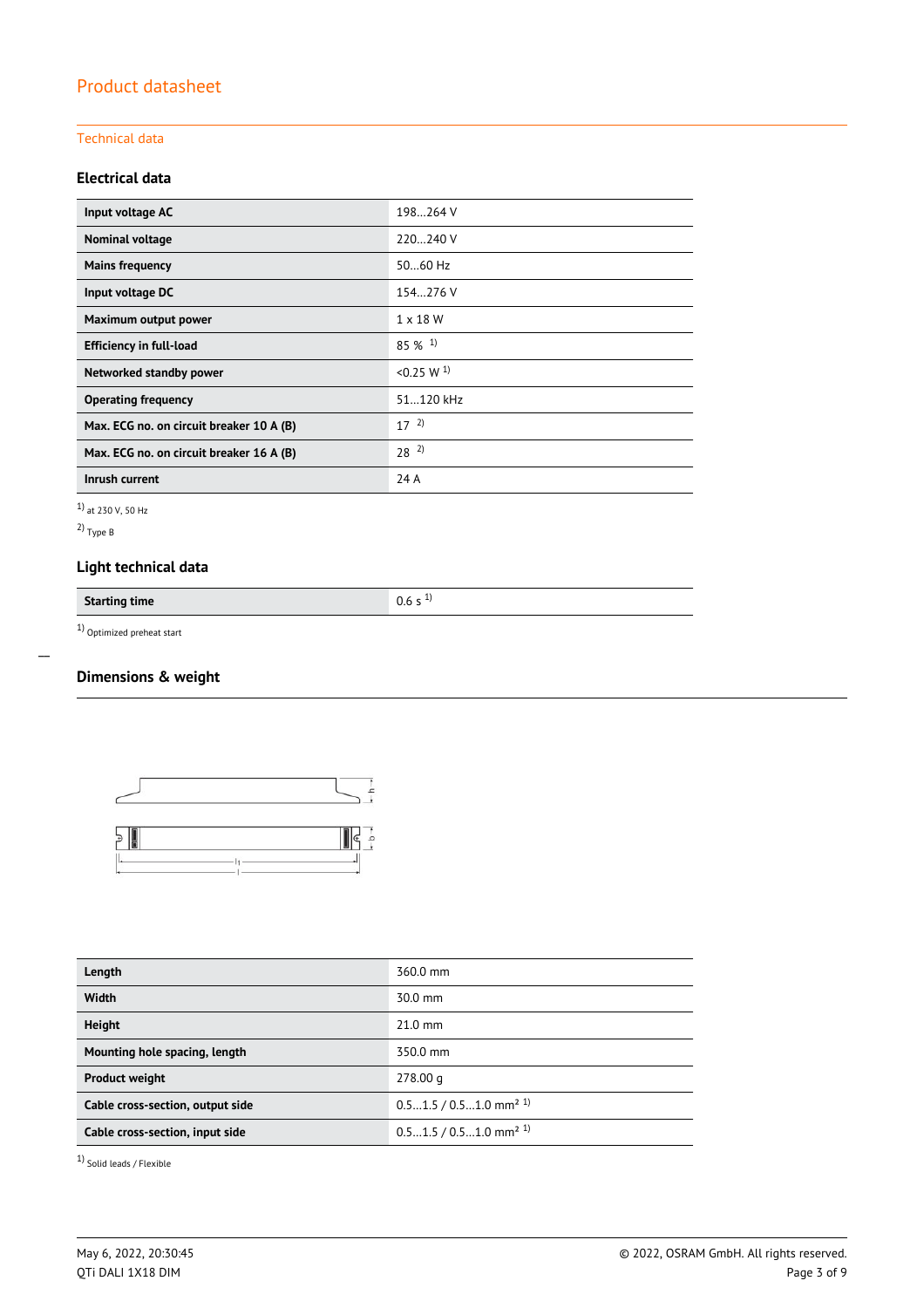## **Temperatures & operating conditions**

| Ambient temperature range                | $-20+50$ °C           |
|------------------------------------------|-----------------------|
| Permitted rel. humidity during operation | $585\%$ <sup>1)</sup> |

1) Maximum 56 days/year at 85 %

#### **Lifespan**

| $FCT$ $E224$                                                                                                                                                                                                                                                                                                                                                                                                                                       | .   |
|----------------------------------------------------------------------------------------------------------------------------------------------------------------------------------------------------------------------------------------------------------------------------------------------------------------------------------------------------------------------------------------------------------------------------------------------------|-----|
| ►                                                                                                                                                                                                                                                                                                                                                                                                                                                  | ЭΟΟ |
| me                                                                                                                                                                                                                                                                                                                                                                                                                                                 | -n  |
| $\begin{array}{c} \begin{array}{c} \begin{array}{c} \end{array} \\ \begin{array}{c} \end{array} \end{array} \end{array} \begin{array}{c} \begin{array}{c} \end{array} \end{array} \begin{array}{c} \begin{array}{c} \end{array} \end{array} \begin{array}{c} \end{array} \begin{array}{c} \end{array} \end{array} \begin{array}{c} \begin{array}{c} \end{array} \end{array} \begin{array}{c} \end{array} \begin{array}{c} \end{array} \end{array}$ | __  |

<sup>1)</sup> At T<sub>case</sub> = 65°C at T<sub>c</sub> point / 10% failure rate

#### **Expected Lifetime**

| Product name                                | Lamp group |                              |        |        |        |
|---------------------------------------------|------------|------------------------------|--------|--------|--------|
| DULUX L 18 W<br>OTI DALI 1X18 DIM<br>L 18 W |            | ECG ambient temperature [ta] | 40     | 50     | 60     |
|                                             |            | Temperature at tc-point [°C] | 45     | 55     | 65     |
|                                             |            | Lifetime [h]                 | 100000 | 100000 | 100000 |
|                                             |            | ECG ambient temperature [ta] | 40     | 50     | 60     |
|                                             |            | Temperature at tc-point [°C] | 45     | 55     | 65     |
|                                             |            | Lifetime [h]                 | 100000 | 100000 | 100000 |

## **Additional product data**

| Suitable for lamp power (1 lamp) | 18 W |
|----------------------------------|------|
|                                  |      |

## **Capabilities**

| <b>Dimming interface</b>               | DALI / Touch DIM / Touch DIM Sensor                              |  |
|----------------------------------------|------------------------------------------------------------------|--|
| Dimming range                          | $1100 \%$ <sup>1)</sup>                                          |  |
| <b>Dimmable</b>                        | Yes                                                              |  |
| Overheating protection                 | Power reduction and switch off at $T > 75$ °C at the tc<br>point |  |
| Suitable for fixtures with prot. class |                                                                  |  |
| End of lamp life safety shutdown       | EOL T.2                                                          |  |
| Max. cable length to lamp/LED module   | 2.0 <sub>m</sub>                                                 |  |
| Intended for no-load operation         | No                                                               |  |

1) Luminous flux

### **Certificates & standards**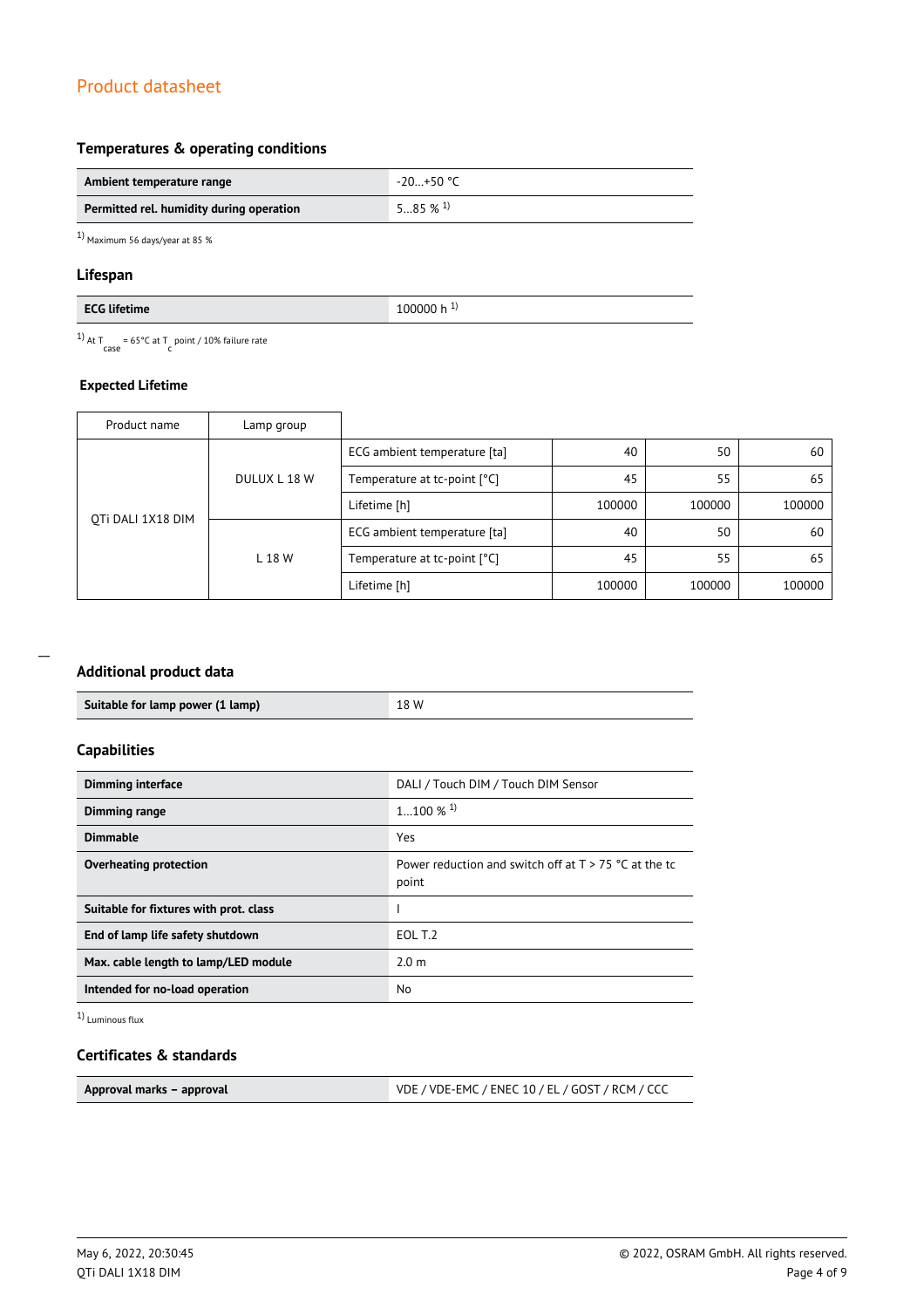| <b>Standards</b>        | Acc. to EN 55015; EN 55022/Acc. to EN 61547/Acc. to<br>IEC 61000-3-2/EN 61000-3-2/Acc. to EN 61347-2-<br>3/Acc. to EN 60929/Acc. to EN 55015:2006 +<br>A1:2007/Acc. to EN 61000-3-2/Acc. to EN 61547/Acc.<br>to IEC 62386-101:Ed1/Acc. to IEC 62386-102:Ed1 |
|-------------------------|-------------------------------------------------------------------------------------------------------------------------------------------------------------------------------------------------------------------------------------------------------------|
| EEI - Energy Label      | A1 BAT                                                                                                                                                                                                                                                      |
| <b>Protection class</b> |                                                                                                                                                                                                                                                             |
| Type of protection      | IP20                                                                                                                                                                                                                                                        |

## **Logistical data**

**Commodity code** 850410809000

### **Environmental information**

| Information according Art. 33 of EU Regulation (EC) 1907/2006 (REACh) |                                                                                                       |  |  |  |
|-----------------------------------------------------------------------|-------------------------------------------------------------------------------------------------------|--|--|--|
| Date of Declaration                                                   | 06-05-2022                                                                                            |  |  |  |
| <b>Primary Article Identifier</b>                                     | 4050300870403                                                                                         |  |  |  |
| Candidate List Substance 1                                            | Lead                                                                                                  |  |  |  |
| CAS No. of substance 1                                                | 7439-92-1                                                                                             |  |  |  |
| <b>Safe Use Instruction</b>                                           | The identification of the Candidate List substance is<br>sufficient to allow safe use of the article. |  |  |  |
| Declaration No. in SCIP database                                      | 4a383c3c-6faa-4856-8308-a79d20fe63af                                                                  |  |  |  |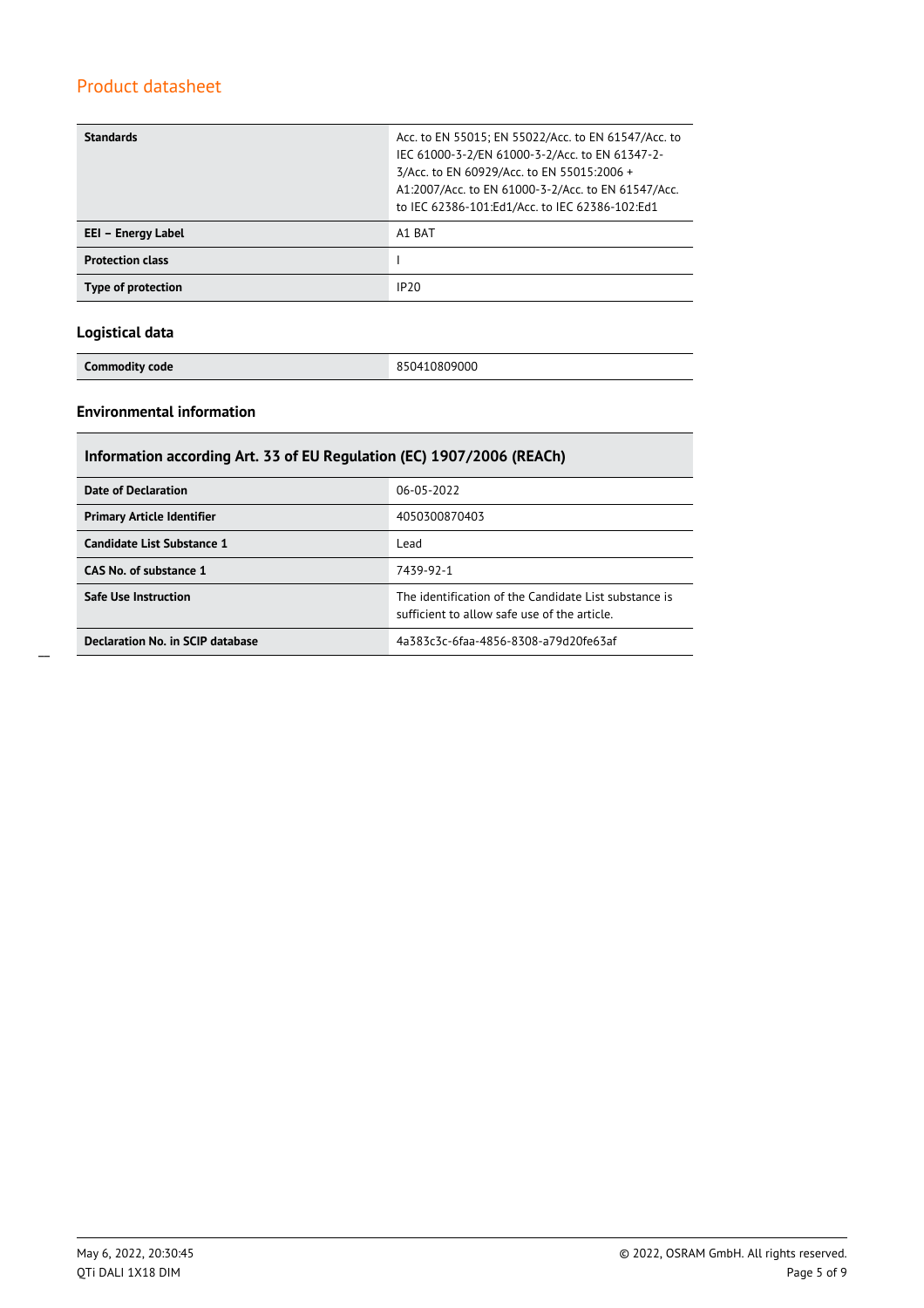## **Wiring Diagram**





 $\overline{a}$ 

319625\_QTi DALI 1x... DIM 493589\_Touch DIM Function - e.g. QTi DALI 1x... DIM



**DALI** control device  $\frac{1}{2}$ ECG  $\frac{3}{4}$  $\begin{array}{c}\n1 \\
\hline\n2 \\
\hline\n\end{array}$ -<br>- 1<br>- DA<br>- DA ECG  $3 +$ <br> $4 +$  $\frac{1}{2}$ 1<br>1<br>1<br>1<br>1<br>1<br>2 ECG  $3 +$ <br> $4 +$ 

493590\_Corridor Function - e.g. QTi DALI 1x... DIM 493666\_DALI wiring diagram - e.g. QTi DALI 1x... DIM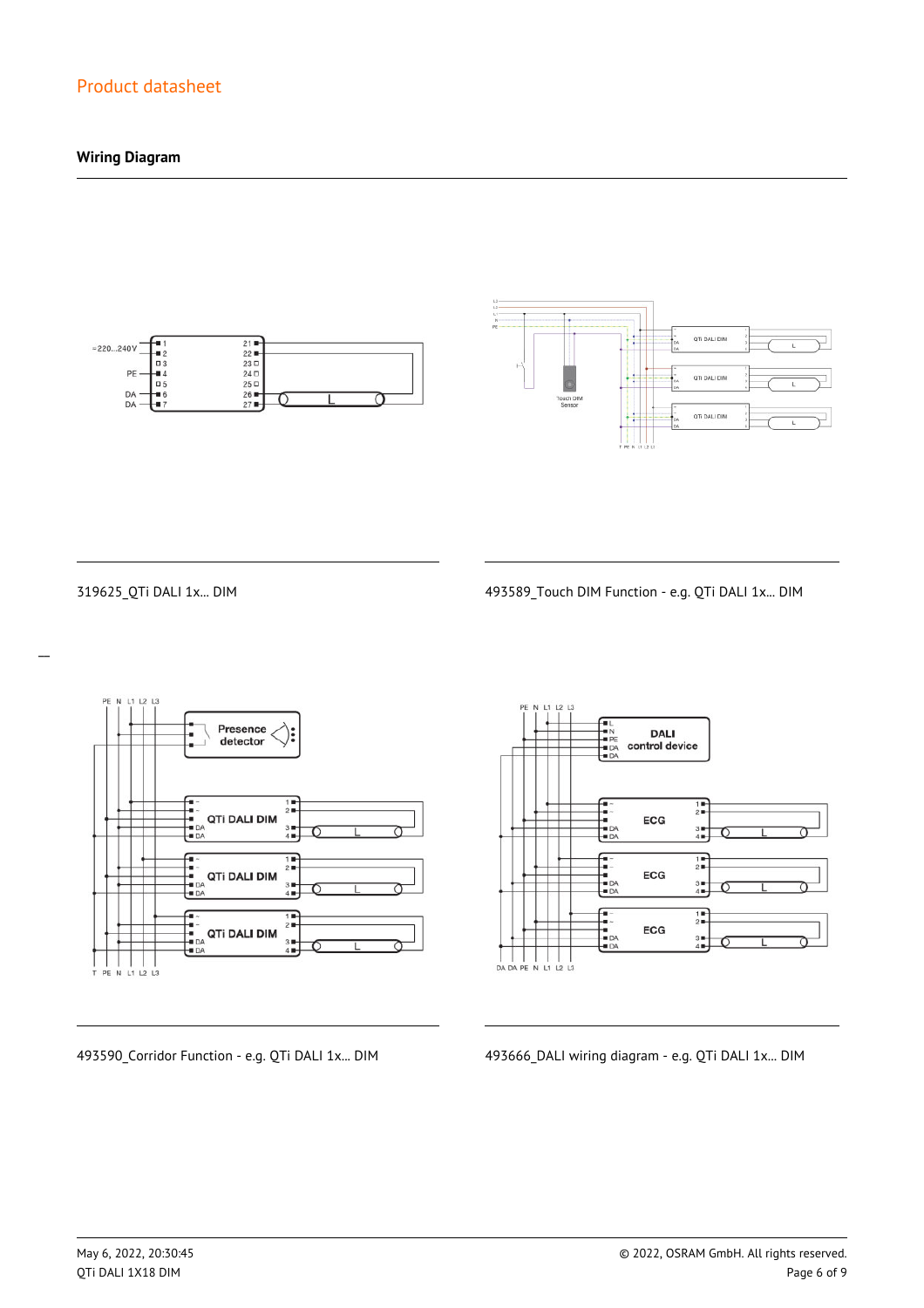#### Additional product information

\_ In order to achieve good radio interference suppression:1. Keep the cable between ECG and lamp as short as possible.2. The single lamp wires must be routed as close as possible to each other, whereas the lines of the different lamp ends must be routed separately.

#### Download Data

|   | <b>File</b>                                                                                  |
|---|----------------------------------------------------------------------------------------------|
|   | Addon Technical Information<br>502689_Frequent switching Quicktronic                         |
|   | Addon Technical Information<br>502785 ECG lifetime - QUICKTRONIC (DALI) DIM                  |
| ▶ | Product Datasheet<br>321483_ATI QTi DALI 1x18 DIM (G+GB)                                     |
|   | Certificates<br>335097_INOTEC                                                                |
| プ | Certificates<br>QTI DALI VDE 40021252 210920                                                 |
|   | Certificates<br>335135_Manufacturer's declaration – Burning-in of fluorescent lamps          |
|   | Certificates<br>335153_Manufacturer's declaration – Low stand-by                             |
| プ | Certificates<br>335154_Manufacturer's declaration – EN 55015:2006+A1:2007 (300 MHz)          |
| 犬 | Certificates<br>335169_Manufacturer's declaration – LampECG combinations: Frequent switching |
|   | Certificates<br>Manufacturer's declaration_Additional hints (EN)                             |
| 入 | Certificates<br>592319_EAC certificate for Quicktronics QT                                   |
|   | Certificates<br>504208_VDE-EMC-CERTIFICATE QTI DALI DIM                                      |
| Z | Declarations of conformity<br>QUICKTRONIC DIM CE 3364258 190821                              |
| ᅐ | Operating instructions<br>592413_EAC QTi T8 DALI DIM                                         |
|   | CAD data 3-dim<br>313432_360x30x21 1881281                                                   |
|   | CAD data 3-dim<br>313433_360x30x21 1881281                                                   |
| ą | CAD data 3-dim<br>313453_360x30x21 1881281                                                   |
| 丈 | CAD data PDF<br>313406_360x30x21 1881281                                                     |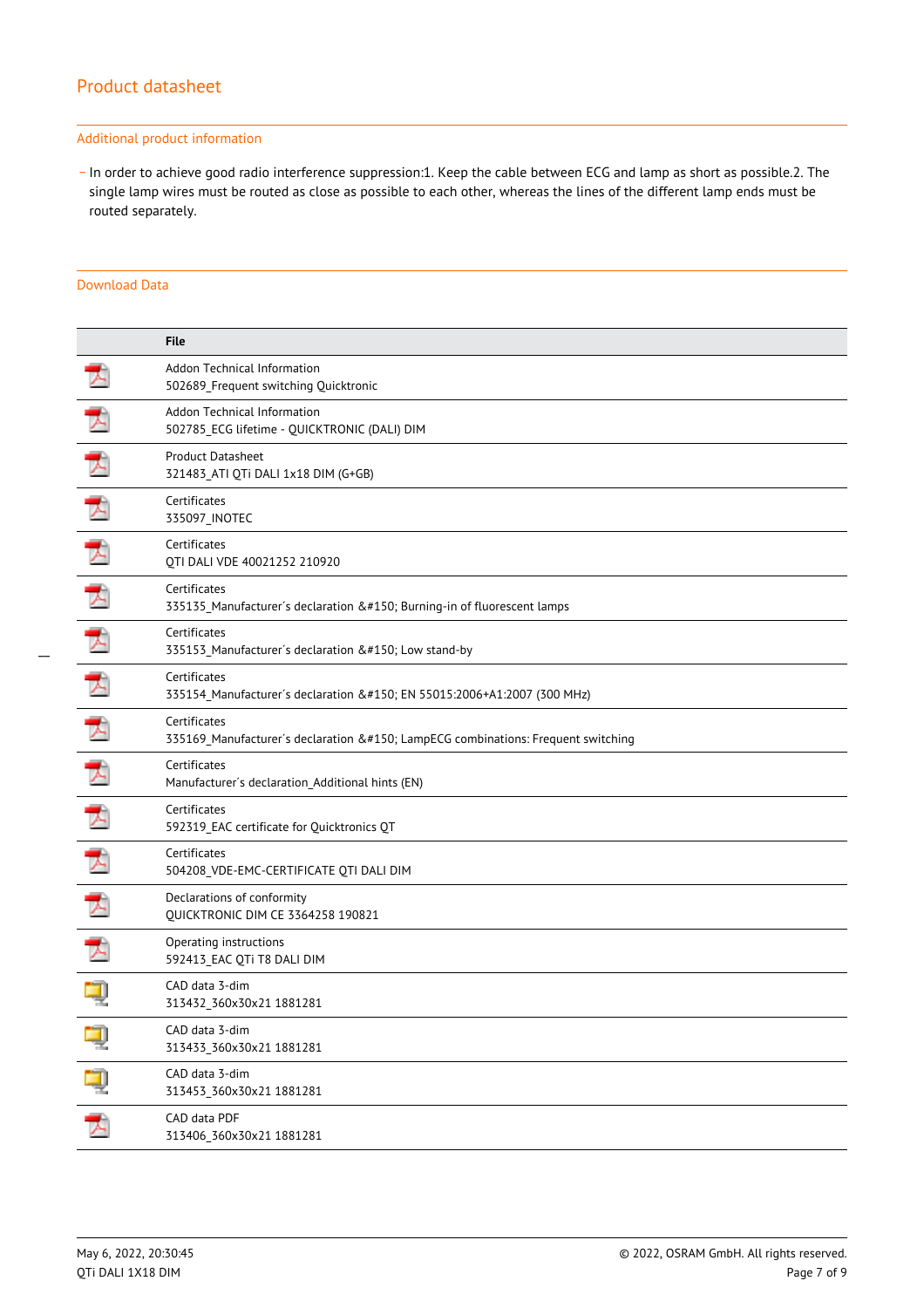#### Ecodesign regulation information:

Separate control gear and light sources must be disposed of at certified disposal companies in accordance with Directive 2012/19/EU (WEEE) in the EU and with Waste Electrical and Electronic Equipment (WEEE) Regulations 2013 in the UK. For this purpose, collection points for recycling centres and take-back systems (CRSO) are available from retailers or private disposal companies, which accept separate control gear and light sources free of charge. In this way, raw materials are conserved and materials are recycled.

#### Logistical Data

| <b>Product code</b> | <b>Product description</b> | Packaging unit (Pieces/Unit) | Dimensions (length x width x<br>height) | <b>Volume</b>        | <b>Gross weight</b> |
|---------------------|----------------------------|------------------------------|-----------------------------------------|----------------------|---------------------|
| 4050300870403       | OTI DALI 1X18 DIM          | Shipping carton box<br>20    | 392 mm x 98 mm x 165 mm                 | 6.34 dm <sup>3</sup> | 6319.99 a           |

The mentioned product code describes the smallest quantity unit which can be ordered. One shipping unit can contain one or more single products. When placing an order, for the quantity please enter single or multiples of a shipping unit.

#### References / Links

For more information on the system guarantee and the terms and conditions of the guarantee visit

<www.osram.com/system-guarantee>

#### Disclaimer

 $\overline{a}$ 

Subject to change without notice. Errors and omission excepted. Always make sure to use the most recent release.